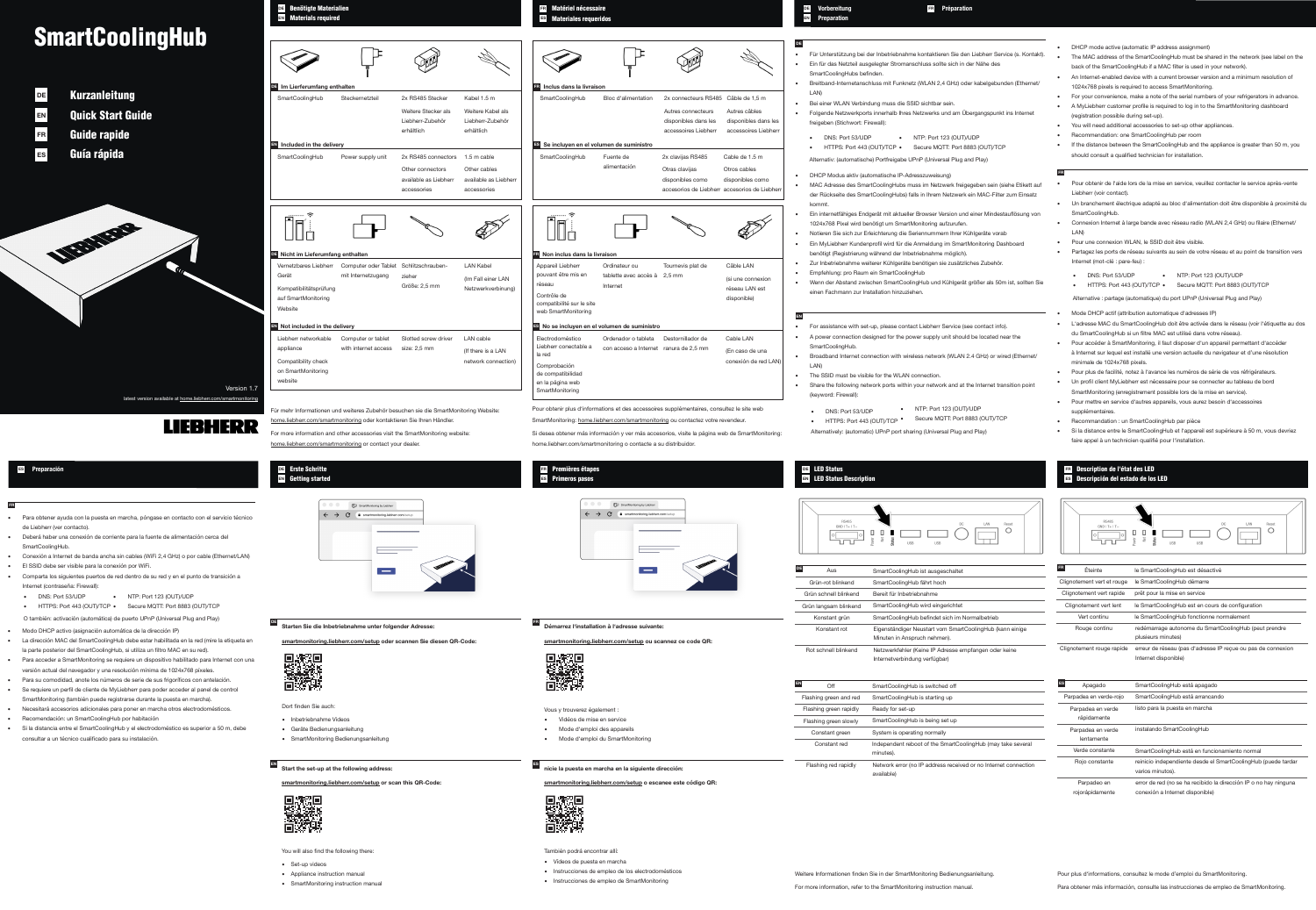Benodigde materialen

**DE**

#### Další informace a další příslušenství naleznete na webu SmartMonitoring: home.liebherr.com/smartmonitoring nebo kontaktujte svého prodejce. Więcej informacji o dodatkowych akcesoriach można znaleźć na stronie SmartMonitoring: home.liebherr.com/smartmonitoring lub uzyskać od swojego sprzedawcy.

SmartMonitoring by Liebherr

 $\sim$ 

 $\leftarrow$   $\rightarrow$   $\mathcal{C}$  **a** smartmonitoring.liebherr.com/setu

 $\circ$   $\circ$   $\circ$ 

# **SmartCoolingHub**



**IT**

Modo DHCP attivo (assegnazione automatica indirizzo IP)

- L'indirizzo MAC dello SmartCoolingHub deve essere abilitato nella rete (vedere l'etichetta sul retro dello SmartCoolingHub se nella rete è utilizzato un filtro MAC)
- Per accedere a SmartMonitoring è necessario un terminale abilitato a Internet con una versione aggiornata del browser e una risoluzione minima di 1024x768 pixel
- Per comodità annotarsi prima i numeri di serie dei propri frigoriferi
- Per accedere alla SmartMonitoring Dashboard è necessario un account cliente MyLiebherr (registrazione possibile durante la messa in funzione)
- Per la messa in funzione di ulteriori apparecchi sono necessari accessori supplementari
- Raccomandazione: uno SmartCoolingHub per ciascun ambiente
- Se la distanza tra lo SmartCoolingHub e l'apparecchio è superiore a 50 m, è necessario consultare un tecnico qualificato per l'installazione

Per assistenza per la messa in funzione si prega di contattare il servizio di assistenza

Liebherr (vedi Contatto).

 Lo SmartCoolingHub deve trovarsi vicino a una presa elettrica adatta all'alimentatore. Connessione Internet a banda larga con rete radio (WLAN 2,4 GHz) o con cavo (Ethernet/

LAN)

Abilitare le seguenti porte di rete all'interno della rete e nel punto di accesso a Internet

(Firewall):

DNS: Port 53/UDP

 HTTPS: Port 443 (OUT)/TCP Secure MQTT: Port 8883 (OUT)/TCP In alternativa: abilitazione (automatica) porte UPnP (Universal Plug and Play)

NTP: Port 123 (OUT)/UDP

**DE**

Voor hulp bij de inbedrijfstelling kunt u contact opnemen met de Liebherr-service (zie

Contact).

is voor de adapter

Breedbandinternetaansluiting met draadloos netwerk (WLAN 2,4 GHz) of met kabel

(ethernet/LAN)

Bij WLAN-verbinding moet de SSID zichtbaar zijn.

De volgende netwerkpoort binnen uw netwerk en op het overgangspunt naar het internet

(firewall) vrijgeven:

DHCP-modus actief (automatische IP-adrestoewijzing)

 Het MAC-adres van de SmartCoolingHub moet in het netwerk vrijgegeven zijn, indien in uw netwerk een MAC-filter wordt gebruikt (zie sticker aan de achterzijde van de

SmartCoolingHub).

Om SmartMonitoring op te roepen is een eindapparaat met internetverbinding, actuele

browserversie en minimale resolutie van 1024x768 pixels vereist.

Noteer de serienummers van uw koelapparaten van tevoren om het proces gemakkelijker te

maken.

Voor de aanmelding in het SmartMonitoring Dashboard is een MyLiebherr-account vereist

(registratie mogelijk tijdens de inbedrijfstelling).

Voor de inbedrijfstelling van meer apparaten heeft u aanvullende accessoires nodig.

• In de buurt van de SmartCoolingHub moet zich een stroomaansluiting bevinden die geschikt

Aanbeveling: één SmartCoolingHub per ruimte.

Als de afstand tussen de SmartCoolingHub en het apparaat meer dan 50 m bedraagt, dient u een vakman

bij de installatie te betrekken.

DNS: Port 53/UDP

Of: (automatische) poortvrijgave UPnP (Universal Plug and Play)

- Inbedrijfstellingsvideo's
- Gebruiksaanwijzing van de apparaten
- SmartMonitoring-gebruiksaanwijzing

# Primi passaggi **IT** SmartMonitoring by Liebherr  $\leftarrow$   $\rightarrow$   $\mathcal{C}$  a smartmonitoring.

 $\blacksquare$ 

HTTPS: Port 443 (OUT)/TCP Secure MQTT: Port 8883 (OUT)/TCP

NTP: Port 123 (OUT)/UDP

#### **CZ**

- Filmy instruktażowe dot. instalacji
- Instrukcja obsługi urządzenia
- Instrukcja obsługi SmartMonitoring







**NL CZ Příprava Voorbereiding**

**IT Preparazione**

## **NL** Statusled C<sub>Z</sub> Popis stavu LED **PL** Opis statusu LED

- Režim DHCP aktivní (automatické přiřazení adresy IP)
- Adresa MAC SmartCoolingHub musí být v síti povolena (viz štítek na zadní straně SmartCoolingHub, pokud je ve vaší síti použit filtr MAC).
- K vyvolání SmartMonitoring je zapotřebí koncové zařízení s možností internetu s nejnovější verzí prohlížeče a minimálním rozlišením 1024x768 pixelů.
- Pro usnadnění si předem poznačte sériová čísla svých chladniček
- Pro přihlášení v dashboardu SmartMonitoring je vyžadován profil zákazníka MyLiebherr (registrace možná během uvedení do provozu).
- K uvedení dalších zařízení do provozu potřebujete další příslušenství.
- Doporučení: jeden SmartCoolingHub na jednu místnost
- Pokud je vzdálenost mezi SmartCoolingHub a zařízením větší než 50 m, měli byste se o instalaci poradit s odborníkem.

Off **SmartCoolingHub spento** Verde-rosso lampeggiante SmartCoolingHub is starting up Verde lampeggiante rapidamente Ready for set-up Verde lampeggiante SmartCoolingHub is being set up lentamente Verde fisso funzionamento normale dello SmartCoolingHub Rosso fisso riavvio autonomo di SmartCoolingHub (può durare alcuni minuti) Rosso lampeggiante errore di rete (nessun indirizzo IP ricevuto o nessuna connessione

Uit **Number of SmartCoolingHub is uitgeschakeld** Groen-rood knipperend SmartCoolingHub start op Snel groen knipperend gereed voor inbedrijfstelling Langzaam groen knipperend SmartCoolingHub wordt geconfigureerd Groen brandend SmartCoolingHub bevindt zich in normaal bedrijf Rood brandend SmartCoolingHub start automatisch opnieuw op (kan enkele minuten duren) Snel rood knipperend netwerkfout (geen IP-adres ontvangen of geen internetverbinding beschikbaar)

- Pro podporu při uvedení do provozu kontaktujte servis Liebherr (viz kontakt).
- Elektrická přípojka určená pro síťový zdroj by se měla nacházet v blízkosti SmartCoolingHub. Vysokorychlostní internetové připojení s rádiovou sítí (WLAN 2,4 GHz) nebo kabelové
- (Ethernet / LAN)
- U připojení WLAN musí být SSID viditelné.
- Povolte následující síťové porty ve vaší síti a v přechodovém bodě k internetu (klíčové slovo: Firewall)
- DNS: Port 53/UDP NTP: Port 123 (OUT)/UDP
- HTTPS: Port 443 (OUT)/TCP Secure MQTT: Port 8883 (OUT)/TCP

Świeci stale na zielono SmartCoolingHub znajduje się w trybie pracy normalnej Świeci stale na czerwono Samodzielne ponowne uruchomienie SmartCoolingHub (może potrwać kilka minut). Miga szybko na czerwono Błąd sieciowy (nie odebrano adresu IP lub brak połączenia z

Alternativně: (automatické) povolení portu UPnP (Universal Plug and Play)

Inne kable dostepne jako akcesoria Liebherr



Další kabely jsou k dispozici jako příslušenství Liebh

- Aktywny tryb DHCP (automatyczne przydzielanie adresu IP)
- Adres MAC huba SmartCoolingHub musi być zwolniony w sieci (patrz etykieta z tyłu SmartCoolingHub, gdy w danej sieci stosowany jest filtr MAC).
- Do wywołania strony SmartMonitoring konieczne jest urządzenie końcowe z dostępem do internetu z aktualną wersją przeglądarki i min. rozdzielczością ekranu 1024x768 pikseli.
- Dla ułatwienia zanotować numer seryjny swojego urządzenia chłodzącego.
- Do zalogowania w SmartMonitoring Dashboard konieczny jest profil klienta MyLiebherr (rejestracja możliwa podczas uruchamiania).
- Do uruchamiania innych urządzeń wymagane są dodatkowe akcesoria.
- Zalecenie: jeden SmartCoolingHub na każde pomieszczenie
- Gdy odległość pomiędzy SmartCoolingHub a urządzeniem jest większa niż 50m, należy podczas instalacji skorzystać z pomocy specjalisty.
- **PL**
- Aby uzyskać wsparcie podczas uruchamiania, należy skontaktować się z serwisem Liebherr (patrz Kontakt).
- Przystosowane do zasilacza sieciowego podłączenie do prądu powinno znajdować się w pobliżu SmartCoolingHub.
- Szerokopasmowe połączenie internetowe bezprzewodowe (WLAN 2,4 GHz) lub przewodowe (Ethernet/ LAN)
- W przypadku połączenia WLAN musi być widoczne SSID.
- Zwolnić poniższe porty w danej sieci i w punkcie połączenia z internetem (firewall):
- DNS: Port 53/UDP NTP: Port 123 (OUT)/UDP
- HTTPS: Port 443 (OUT)/TCP Secure MQTT: Port 8883 (OUT)/TCP

| <b>TT</b> Materiale necessario                                                                                                              |                                                 |                                                                                   |                                                                         | <b>PL</b> Wymagane materiały                                                                                                                                                                 |                                                |                                                                                         |                                                |
|---------------------------------------------------------------------------------------------------------------------------------------------|-------------------------------------------------|-----------------------------------------------------------------------------------|-------------------------------------------------------------------------|----------------------------------------------------------------------------------------------------------------------------------------------------------------------------------------------|------------------------------------------------|-----------------------------------------------------------------------------------------|------------------------------------------------|
|                                                                                                                                             |                                                 |                                                                                   |                                                                         |                                                                                                                                                                                              |                                                |                                                                                         |                                                |
| Bij levering inbegrepen                                                                                                                     |                                                 |                                                                                   |                                                                         | cz<br>Součást dodávky                                                                                                                                                                        |                                                |                                                                                         |                                                |
| SmartCoolingHub                                                                                                                             | Stekkeradapter                                  | 2x RS485-stekker<br>Extra stekkers<br>verkrijgbaar als<br>Liebherr-accessoires    | Kabel 1.5 m<br>Extra kabels<br>verkrijgbaar als<br>Liebherr-accessoires | SmartCoolingHub                                                                                                                                                                              | Síťový zdroj s<br>konektorem                   | 2x konektor RS485<br>Další konektory<br>jsou k dispozici jako<br>příslušenství Liebherr | $1,5$ m ka<br>Další ka<br>k dispoz<br>přísluše |
| Incluso nella fornitura                                                                                                                     |                                                 |                                                                                   |                                                                         | Objęte zakresem dostawy<br>PL                                                                                                                                                                |                                                |                                                                                         |                                                |
| SmartCoolingHub                                                                                                                             | Alimentatore                                    | 2x connettore RS485<br>Altri connettori<br>disponibili come<br>accessori Liebherr | Cavo 1,5 m<br>Altri cavi disponibili<br>come accessori<br>Liebherr      | SmartCoolingHub                                                                                                                                                                              | Zasilacz sieciowy                              | 2x wtyczka RS485<br>Inne wtyczki dostępne<br>jako akcesoria Liebherr                    | Kabel 1<br>Inne kal<br>jako ako<br>Liebher     |
|                                                                                                                                             |                                                 |                                                                                   |                                                                         |                                                                                                                                                                                              |                                                |                                                                                         |                                                |
| Niet bij levering inbegrepen<br>Koppelbaar Liebherr-<br>apparaat<br>Compatibiliteits-<br>controle op<br>SmartMonitoring                     | Computer of<br>tablet met<br>internetverbinding | Platkopschroeven-<br>draaier 2,5 mm                                               | LAN-Kabel<br>(in geval van<br>een LAN-<br>netwerkverbinding)            | cz Není součást dodávky<br>Zařízení Liebherr<br>připojitelné k síti<br>Kontrola kompatibility na<br>webu SmartMonitoring                                                                     | Počítač nebo tablet s<br>přístupem k internetu | Plochý šroubovák o<br>velikosti 2,5 mm                                                  | Kabel L<br>(V přípa<br>síti LAN)               |
| -website                                                                                                                                    |                                                 |                                                                                   |                                                                         |                                                                                                                                                                                              |                                                |                                                                                         |                                                |
| Non incluso nella fornitura<br>Apparecchio Liebherr<br>collegabile in rete<br>Controllo di<br>compatibilità sul sito<br>web SmartMonitoring | Computer o tablet<br>con accesso a<br>Internet  | Cacciavite a taglio da<br>$2,5$ mm                                                | Cavo LAN<br>(in caso di<br>connessione di rete<br>LAN)                  | PL Nieobjęte zakresem dostawy<br>Urządzenie Liebherr z<br>możliwością podłączenia z dostępem do<br>do internetu<br>Kontrola<br>kompatybilności na<br>stronie internetowej<br>SmartMonitoring | Komputer lub tablet<br>internetu               | Wkrętak do śrub<br>z rowkiem rozm.<br>$2,5$ mm                                          | Kabel L/<br>(w przyp<br>połączer<br>sieciowe   |

<sup>cz</sup> Po adované materiály

Alternatywnie: (automatyczne) zwalnianie portów UPnP (Universal Plug and Play)

**IT Avviare la messa in funzione al seguente indirizzo:**

**smartmonitoring.liebherr.com/setup o fare la scansione del seguente codice QR:**



Sul sito si trovano inoltre:

Video sulla messa in funzione

- Istruzioni per l'uso degli apparecchi
- Istruzioni per l'uso SmartMonitoring

**smartmonitoring.liebherr.com/setup of scan deze QR-code:**



#### **Start de inbedrijfstelling via het volgende adres: NL**

Hier vindt u ook:

Eerste stappen **NL**

**smartmonitoring.liebherr.com/setup lub zeskanować ten kod QR:**



Na tej stronie znajdują się też:

**Rozpocząć uruchamianie pod adresem: PL**





Najdete zde také:

- Videa k uvedení do provozu Návod k použití zařízení
- Návod k použití SmartMonitoring

**PL** Pierwsze kroki

| <b>Example 3 Descrizione dello stato dei LED</b> |  |  |  |
|--------------------------------------------------|--|--|--|
|                                                  |  |  |  |
|                                                  |  |  |  |

 $\bullet$  In caso di collegamento WLAN l'SSID deve essere visibile.

 $\underbrace{\circ\text{M01T+1T-}\qquad\qquad\text{Q}}_{\text{SNB}}\qquad \underbrace{\text{Q}}_{\text{S}}\quad \underbrace{\text{Q}}_{\text{S}}\quad \underbrace{\text{Q}}_{\text{HSR}}\quad \underbrace{\text{Q}}_{\text{HSR}}\quad \underbrace{\text{Q}}_{\text{HSR}}\quad \underbrace{\text{Q}}_{\text{Q}}\quad \underbrace{\text{M}}_{\text{Q}}\quad \underbrace{\text{Poset}}_{\text{Q}}$ 

rapidamente

Internet disponibile)



internetem)

Per ulteriori informazioni consultare le istruzioni per l'uso di SmartMonitoring.

Dodatkowe informacje dostępne w instrukcji obsługi SmartMonitoring.

#### **PL Przygotowanie**

Kabel 1,5 m

1,5 m kabel

Voor meer informatie en extra accessoires bezoekt u de SmartMonitoring-website: home.liebherr.com/smartmonitoring of neemt u contact op met uw dealer. Per ulteriori informazioni e altri accessori visitare il sito web di SmartMonitoring: home.liebherr.com/smartmonitoring o contattare il proprio rivenditore.

Kabel LAN (w przypadku

połączenia sieciowego LAN)

**CZ** První kroky **CZ** Statusled



Kabel LAN (V případě připojení k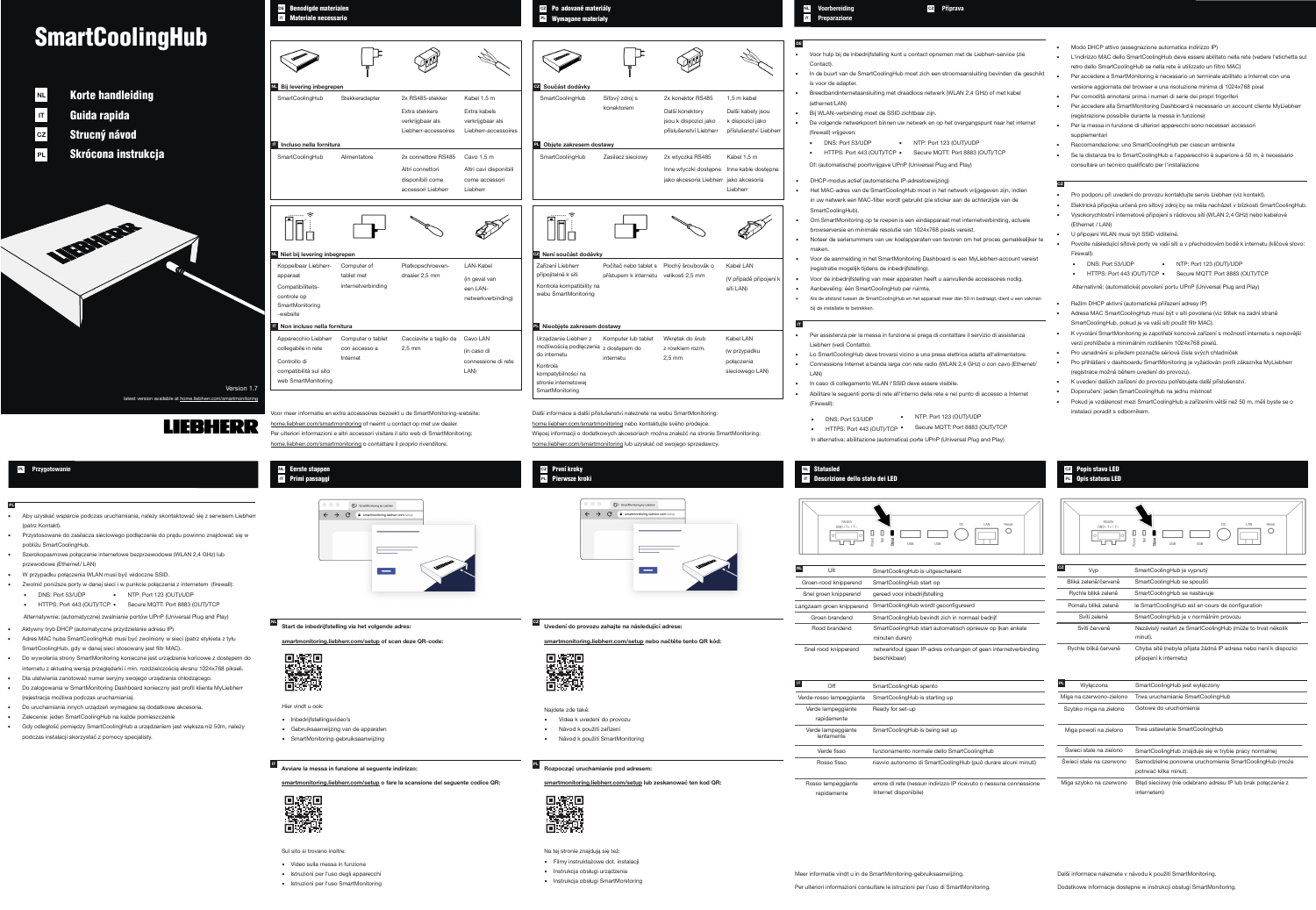autorisés à utiliser ce logiciel tiers conformément aux conditions de licence

Le produit contient des logiciels tiers, y compris des logiciels libres. Vous êtes respectives spécifiées sur smartmonitoring.liebherr.com/licences ou dans le mode d'emploi de SmartMonitoring.

#### **Exclusion de responsabilité**

Le logiciel libre inclus dans ce package est distribué SANS AUCUNE GARANTIE, y compris sans garantie implicite de QUALITÉ MARCHANDE ou d'ADAPTATION À UN USAGE PARTICULIER. Les licences individuelles peuvent contenir des indications plus détaillées sur la limitation de garantie ou de responsabilité.

#### **Remarque**

Linux® est une marque déposée de Linus Torvalds aux États-Unis et dans d'autres pays. Ce produit contient un logiciel développé par le projet OpenSSL pour être utilisé dans la boîte à outils OpenSSL (http://www.openssl.org/). Ce produit contient un logiciel cryptographique d'Eric Young (eay@cryptsoft.com) et un logiciel de Tim Hudson (tjh@cryptsoft.com)

#### **Pour obtenir le code source**

Le logiciel compris dans ce produit peut contenir un logiciel protégé par des droits

RS-485, Wifi, Sub-GHz 870 MHz Wifi Sendefrequenz 2,412GHz - 2,472GHz  $0,7A/h$ DC max. 2A

 $bis +43^{\circ}C$  $bis +60^{\circ}C$ 

RS-485, Wifi, Sub-GHz 870 MHz  $PGHz - 2,472GHz$ OC max. 2A Operating temperature range 0°C to +43°C  $to +60^{\circ}C$ 

Linux® ist eine eingetragene Marke von Linus Torvalds in den USA und anderen Ländern. Dieses Produkt enthält Software, die vom OpenSSL-Projekt zur Verwendung im OpenSSL Toolkit (http://www.openssl.org/) entwickelt wurde. Dieses Produkt enthält kryptografische Software von Eric Young (eay@cryptsoft.com) und Software von Tim Hudson (tih@cryptsoft.com)

Die in diesem Produkt enthaltene Software enthält möglicherweise urheberrechtlich geschützte Software, die unter einer Lizenz lizenziert ist, nach der wir den Quellcode dieser Software wie die GPL oder LGPL bereitstellen müssen. Sie können den vollständigen entsprechenden Quellcode für diese urheberrechtlich geschützte Software für einen Zeitraum von drei Jahren nach unserer letzten Lieferung dieses Produkts kostenlos von uns erhalten. Dies wird frühestens nach dem 01. Februar 2020 möglich sein. In diesem Fall kontaktieren Sie uns bitte über die angegebenen Kontaktinformationen unter Angabe der Build-Nummer, die Sie unter dem Link "Open Source-Lizenzen" auf der Weboberfläche des Geräts finden. Ausführliche Anweisungen zum Aufrufen dieser Seite finden Sie im entsprechenden Kapitel im Benutzerhandbuch. Dieses Angebot gilt für alle, die diese Informationen erhalten. Darüber hinaus ist der Quellcode im Internet unter smartmonitoring.liebherr.com/ licenses verfügbar.

d'auteur sous licence qui nous oblige à fournir le code source de ce logiciel, comme la GPL ou la LGPL. Nous pouvons vous fournir gratuitement le code source complet correspondant à ce logiciel protégé par des droits d'auteur pendant une période de trois ans après la dernière livraison de ce produit. Cela sera possible à partir du 1er février 2020 au plus tôt. Dans ce cas, veuillez nous contacter aux coordonnées fournies en indiquant le numéro de version que vous trouverez dans « Open Source Licenses » sur l'interface web de l'appareil. Pour obtenir des instructions détaillées sur comment accéder à cette page, reportez-vous au chapitre correspondant du manuel d'utilisation. Cette offre est valable pour tous ceux qui reçoivent cette information. En outre, le code source est disponible sur Internet à l'adresse smartmonitoring.liebherr.com/licenses.

The product contains third-party software including open source software. You are entitled to use this third-party software in accordance with the respective licence conditions specified on smartmonitoring.liebherr.com/licenses or in the SmartMonitoring operating instructions.

#### **Haftungsausschluss**

Die in diesem Paket enthaltene Open Source-Software wird OHNE JEGLICHE GARANTIE vertrieben, auch ohne die implizite Garantie der MARKTFÄHIGKEIT oder der EIGNUNG FÜR EINEN BESTIMMTEN ZWECK. Die Einzellizenzen können nähere Angaben zur Garantie- oder Haftungsbeschränkung enthalten.

#### **Hinweis**

#### **So erhalten Sie den Quellcode**

The software contained in this product may contain copyrighted software that is licensed under a licence that requires us to provide the source code of that software, such as the GPL or LGPL. You may obtain the complete corresponding source code for this copyrighted software from us free of charge for a period of three years after our last delivery of this product. This will only be possible from 1 February 2020 at the earliest. In this case, please contact us using the contact information provided, including the build number, which can be found under the Open Source Licences link on the device's web interface. For detailed instructions on how to access this page, refer to the corresponding chapter in the user manual. This offer is valid for all those who receive this information. Furthermore, the source code is available on the Internet at smartmonitoring.liebherr.com/licenses.

#### **DE Open Source Konformität**

**Übersich** 

#### **Vue d'ensemble FR Conformité aux normes de l'open source EN Open source compliance ES Conformidad de código abierto**

#### **Vista general**

l producto contiene software de otros fabricantes, incluido software de código abierto. Usted tiene derecho a utilizar este software de acuerdo con las respectivas condiciones de licencia especificadas en smartmonitoring.liebherr.com/licenses o en las instrucciones de empleo de SmartMonitoring.

#### **Exención de responsabilidad**

El software de código abierto incluido en este paquete se distribuye SIN NINGUNA GARANTÍA, incluyendo las garantías implícitas de COMERCIABILIDAD o APTITUD PARA UN PROPÓSITO PARTICULAR. Las licencias individuales pueden contener información más detallada sobre la limitación de la garantía o de responsabilidad.

Nota

Linux® es una marca registrada de Linus Torvalds en los EE.UU. y otros países. Este producto contiene software desarrollado por el proyecto OpenSSL para su uso en el OpenSSL Toolkit (http://www.openssl.org/). Este producto contiene software criptográfico de Eric Young (eay@cryptsoft.com) y software de Tim Hudson (tjh@ cryptsoft.com)

#### **Cómo obtener el código fuente**

El software contenido en este producto puede contener software protegido por derechos de autor y autorizado con una licencia según la cual tenemos que disponer el código fuente de dicho software, como GPL o LGPL. Podemos facilitarle el código fuente completo correspondiente a este software protegido por derechos de autor de forma gratuita durante un período de tres años a partir de nuestra última entrega de este producto. Esto no sucederá antes del 1 de febrero de 2020 como muy pronto. En este caso, póngase en contacto con nosotros utilizando la información de contacto proporcionada, incluido el número de build, que puede encontrarse en el enlace "Licencias de código abierto" en la interfaz web del electrodoméstico. Para obtener instrucciones detalladas sobre cómo acceder a esta página, consulte el capítulo correspondiente del manual del usuario. Esta oferta es válida para todos a quienes se les facilite esta información. Además, el código fuente está disponible en Internet en smartmonitoring.liebherr.com/licenses.

#### **Overview**

The product contains third-party software including open source software. You are entitled to use this third-party software in accordance with the respective licence conditions specified on smartmonitoring.liebherr.com/licenses or in the SmartMonitoring operating instructions.

#### **Exclusion of liability**

The open source software included in this package is distributed WITHOUT ANY KIND OF WARRANTY, even without the implied warranty of MARKETABILITY or FITNESS FOR A PARTICULAR PURPOSE. The individual licences may contain more detailed specifications on the limitation of warranty or liability.

#### **Note**

Linux® is a registered trademark of Linus Torvalds in the USA and other countries. This product contains software developed by the OpenSSL project for use in the OpenSSL toolkit (http://www.openssl.org/). This product contains cryptographic software by Eric Young (eay@cryptsoft.com) and software by Tim Hudson (tjh@ cryptsoft.com)

#### **How to get the source code**

- Betreiben Sie das Gerät nur mit dem mitgelieferten Netzteil.
- Betreiben Sie das Gerät nur in geschlossenen Räumen.
- Öffnen Sie das Gerät nicht. Es enthält keine durch den Anwender zur wartenden Teile. Das Öffnen birgt die Gefahr eines Stromschlages. Lassen Sie das Gerät im Fehlerfall von einer Fachkraft prüfen.

- Verwenden Sie das Gerät nicht, wenn es von außen erkennbare Schäden, z.B. am Gehäuse, an Bedienelementen oder an den Anschlußbuchsen ausweist. Lassen Sie das Gerät im Zweifelsfall von einer Fachkraft prüfen.
- Aus Sicherheits-und Zulassungsgründen (CE) ist das eigenmächtige Umbauen und/ oder Verändern des Gerätes nicht gestattet.
- Das Gerät ist kein Spielzeug. Erlauben Sie Kindern nicht damit zu spielen. Lassen Sie das Verpackungsmaterial nicht achtlos liegen. Plastikfolien/ -tüten, kleine Zubehörteile, etc. können für Kinder zu einem gefährlichen Spielzeug werden. Es besteht Erstickungsgefahr z.B. durch Verschlucken.
- Bitte beachten Sie zum kabelgebundenen Anschluss der Kühlgeräte die Richtlinien der ModBus-Spezifikation (www.modbus.org).
- Weitere Informationen zum Produkt können Sie der Bedienungsanleitung entnehmen: home.liebherr.com/smartmonitoring.

#### **Consignes de sécurité FR**

- Only operate the device with the supplied power supply unit.
- Only operate the device in closed rooms
- Do not open the device. It contains no user-serviceable parts. Opening it carries the risk of electric shock. In the event of a fault, have the device checked by a specialist.
- $\bullet$  Do not use the device if it has any visible external damage, e.g. to the housing. operating elements or the connection sockets. In case of doubt, have the device checked by a specialist.
- For safety and approval reasons (CE), unauthorised conversion and/or modification of the device is not permitted.
- The device is not a toy. Do not allow children to play with it. Do not leave packaging material lying around carelessly. Plastic film/bags, small accessories, etc. can become dangerous toys for children. There is a danger of suffocation, e.g. by swallowing.
- Please observe the guidelines of the ModBus specification (www.modbus.org) for the wired connection of the refrigerators.
- Further information about the product can be found in the operating instructions: home.liebherr.com/smartmonitoring.
- Ne faites fonctionner l'appareil qu'avec le bloc d'alimentation fourni.
- N'utilisez l'appareil que dans des pièces fermées.
- N'ouvrez pas l'appareil. Il ne contient aucune pièce dont l'utilisateur puisse effectuer l'entretien. Son ouverture entraîne un risque d'électrocution. En cas de panne, faites vérifier l'appareil par un spécialiste.
- N'utilisez pas l'appareil s'il présente des dommages externes visibles, par exemple sur le boîtier, les éléments de commande ou les prises de raccordement. En cas de doute, faites vérifier l'appareil par un spécialiste.
- Pour des raisons de sécurité et d'homologation (CE), la transformation et/ou la modification de l'appareil sans autorisation n'est pas permise.
- L'appareil n'est pas un jouet. Ne laissez pas les enfants jouer avec. Ne laissez pas traîner l'emballage. Les feuilles/sacs en plastique, les petits accessoires, etc. peuvent s'avérer être des jouets dangereux pour les enfants. Ils entraînent un risque de suffocation, par exemple s'ils sont avalés.
- Veuillez respecter les directives de la spécification ModBus (www.modbus.org) pour la connexion câblée des unités de refroidissement.
- Vous trouverez de plus amples informations sur le produit dans le mode d'emploi : home.liebherr.com/smartmonitoring.
- 
- Do not dispose of the device in household waste! Electronic equipment must be disposed of in accordance with the Waste Electrical and Electronic Equipment Directive via local collection points for waste electronic
- Liebherr-Hausgeräte Lienz GmbH déclare par la présente que le système radio de type CM003-868 est conforme à la directive 2014/53/UE. Le texte intégral de la déclaration de conformité de l'UE est disponible sur le site web de SmartMonitoring : home.liebherr.com/smartmonitoring
- Ne jetez pas l'appareil dans les ordures ménagères ! Les équipements électroniques doivent être éliminés conformément à la directive relative aux déchets d'équipements électriques et électroniques auprès des points de collecte locaux de déchets d'équipements électroniques.

#### **EN Safety instructions ES Indicaciones de seguridad Technisches Datenblatt**

#### **Description technique FR**

#### **Technical Description EN**

#### **Descripción técnica ES**

| Eigenschaft               | Wert                        |
|---------------------------|-----------------------------|
| <b>Typ Name</b>           | CM003-868                   |
| Schnittstellen            | LAN. RS-48                  |
| Sub-GHz Sendefrequenz     | 865 - 870 M                 |
| Sub-GHz Sendeleistung     | $+14$ dBm                   |
| Wifi Sendefrequenz        | 2.412GHz -                  |
| Wifi Sendeleistung        | 100mW                       |
| Stromverbrauch            | max. 0,7A/h                 |
| Spannungsversorgung       | 12V DC ma:                  |
| Betriebstemperaturbereich | $0^{\circ}$ C bis +43       |
| Lagertemperaturbereich    | $-30^\circ$ bis $+60^\circ$ |

| Propiedad                              | Valor                            |
|----------------------------------------|----------------------------------|
| Nombre del tipo                        | CM003-868                        |
| Interfaces                             | LAN, RS-485, Wifi, Sub-GHz       |
| Frecuencia de transmisión sub-GHz      | 865 - 870 MHz                    |
| Potencia de transmisión sub-GHz        | $+14$ dBm                        |
| Frecuencia de transmisión Wifi         | 2,412GHz - 2,472GHz              |
| Potencia de transmisión Wifi           | 100mW                            |
| Consumo de energía                     | max. 0,7A/h                      |
| Alimentación de corriente              | 12V DC max, 2A                   |
| Rango de temperatura de funcionamiento | $0^{\circ}$ C de $+43^{\circ}$ C |
| Rango de temperatura de almacenamiento | $-30^\circ$ de $+60^\circ$ C     |

#### **Safety Instructions EN DE Sicherheitshinweise EN Safety instructions**

| Propriété                              | Valeur                           |
|----------------------------------------|----------------------------------|
| Nom du type                            | CM003-868                        |
| Interfaces                             | LAN, RS-485, Wifi, Sub-GHz       |
| Fréquence d'émission Sub-GHz           | 865 - 870 MHz                    |
| Puissance d'émission Sub-GHz           | $+14$ dBm                        |
| Fréquence d'émission Wifi              | 2,412GHz - 2,472GHz              |
| Puissance d'émission Wifi              | 100mW                            |
| Consommation électrique                | max. 0,7A/h                      |
| Alimentation électrique                | 12V DC max, 2A                   |
| Plage de température de fonctionnement | $0^{\circ}$ C de $+43^{\circ}$ C |
| Plage de température de stockage       | $-30^\circ$ de $+60^\circ$ C     |
|                                        |                                  |

- Opere el electrodoméstico solo con la fuente de alimentación suministrada.
- Operar el electrodoméstico solo en recintos cerradas.
- No abra el electrodoméstico. No contiene piezas que precisen mantenimiento por parte del usuario. Abrirlo conlleva el riesgo de una descarga eléctrica. En caso de avería, haga que un técnico especializado revise el electrodoméstico.
- No utilice el electrodoméstico si presenta daños externos visibles, por ejemplo, en la carcasa, en los elementos de control o en las tomas de conexión. En caso de duda, haga que un técnico especializado revise el electrodoméstico.
- Por razones de seguridad y aprobación (CE), no se permite la conversión y/o modificación no autorizada del electrodoméstico.
- El electrodoméstico no es un juguete. No permita que los niños jueguen con él. No deje el material de embalaje sin recoger. Las bolsas de plástico, los accesorios pequeños, etc. pueden convertirse en juguetes peligrosos para los niños. Existe el peligro de asfixia si, por ejemplo, se los tragan.
- $\bullet$  Por favor, observe las directivas de la especificación ModBus (www.modbus.org) para la conexión por cable de los frigoríficos.
- Puede encontrar más información sobre el producto en las instrucciones de empleo: home.liebherr.com/smartmonitoring.
- Liebherr-Hausgeräte Lienz GmbH declara por la presente que el sistema inalámbrico tipo CM003-868 cumple con la Directiva 2014/53/UE. El texto completo de la Declaración de Conformidad de la UE está disponible en la página web de SmartMonitoring: home.liebherr.com/smartmonitoring
- ¡No tire el electrodoméstico a la basura doméstica! Los aparatos electrónicos deben eliminarse de conformidad con la Directiva sobre residuos de aparatos eléctricos y electrónicos a través de los puntos de recogida locales de residuos de equipos electrónicos.

#### Hiermit erklärt die Liebherr-Hausgeräte Lienz GmbH, dass der Funkanlagentyp CM003-868 der Richtlinie 2014/53/EU entspricht. Der vollständige Text der EU-Konformitätserklärung ist auf der SmartMonitoring Webseite verfügbar: home.liebherr.com/smartmonitoring



Gerät nicht im Hausmüll entsorgen! Elektronische Geräte sind entsprechend

der Richtlinie über Elektro-und Elektronik-Altgeräte über die örtliche Sammelstellen für Elektronik-Altgeräte zu entsorgen.

 Liebherr-Hausgeräte Lienz GmbH herewith declares that the wireless system type CM003-868 complies with Directive 2014/53/EU. The full text of the EU Declaration of Conformity is available on the SmartMonitoring website: home.liebherr.com/smartmonitoring

 $\boxtimes$ 

#### **Kontact:**

**Liebherr-Hausgeräte Lienz GmbH** home.liebherr.com/smartmonitoring

equipment. **Contact details at:**

#### **Coordonnées:**

**Liebherr-Hausgeräte Lienz GmbH** home.liebherr.com/smartmonitoring

**Liebherr-Hausgeräte Lienz GmbH** home.liebherr.com/smartmonitoring

**Datos de contacto disponibles en: Liebherr-Hausgeräte Lienz GmbH** home.liebherr.com/smartmonitoring

# **SmartCoolingHub**

Sicherheit & technisches Datenblatt

Safety & Technical Sheet

- Sécurité et fiche technique
- Ficha técnica y de seguridad

# **TABLES** Version 1. latest version available at home.liebherr.com/smartmon

# LIEBHERR

**DE**

**EN**

**FR**

**ES**

# **EN** Data Sheet

**DE** Datenblatt

#### **DE** Technisches Datenblatt

**ES Conformidad de código abierto FR Conformité aux normes de l'open source**

#### **EN Open source compliance DE Open Source Konformität**

**ES Indicaciones de seguridad FR Consignes de sécurité**

#### Fiche Technique **ES** Hoja de datos **FR**

## **DE Sicherheitshinweise**

| <b>Property</b>                | <b>Values</b>                  |
|--------------------------------|--------------------------------|
| Type number                    | CM003-868                      |
| Interfaces                     | LAN, RS-48                     |
| Sub-GHz transmission frequency | 865 - 870 M                    |
| Sub-GHz transmission power     | $+14$ dBm                      |
| WiFi transmission frequency    | 2,412GHz -                     |
| WiFi transmission power        | 100mW                          |
| Power consumption              | max. 0,7A/h                    |
| Voltage supply                 | 12V DC max                     |
| Operating temperature range    | $0^{\circ}$ C to $+43^{\circ}$ |
| Storage temperature range      | $-30^\circ$ to $+60^\circ$     |
|                                |                                |